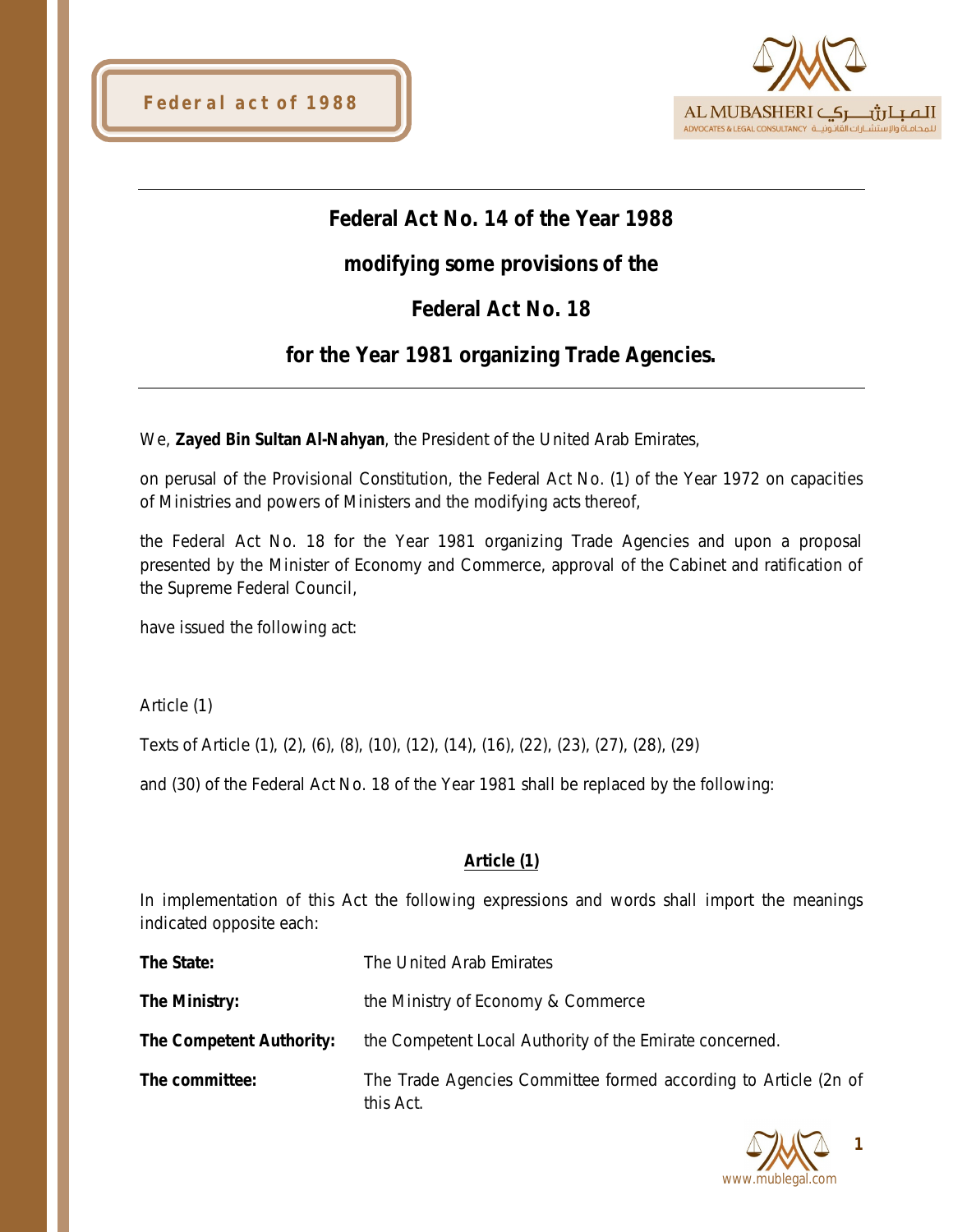- **The Trade Agency:** Means a representation of a Principal by an agent for distribution, sale, display or render of a commodity or service in the State against a commission or profit.
- **The Principal:** Means a Local or overseas Producer or exclusive Exporter or distributor authorized by the Producer provided that producer must riot handle marketing process by himself
- **The Agent:** Means a natural person of United Arab Emirates' nationality or a judicial person fully owned by natural persons of United Arab Emirates' nationality whose right to act on the agency's matters, without exceeding his limits, been established by the agency agreement.

## **Article (2)**

Practice of Trade Agencies' activities within the State shall be restricted to individual nationals or national Companies fully owned by national natural persons.

## **Article (6)**

The Trade Agency Agreement shall be deemed to be for the joint interest of the Contracting Parties and the State's Courts shall rule in any disputes may arise between the Principal and the Agent due to its implementation. Other agreement contrary to this shall not be acknowledged.

## **Article (8)**

The Principal shall not be allowed to terminate or deny renewal of an agency agreement unless there would be a valid reason justifying sash termination or denial. An Agency Agreement may not be re-registered in the Trade Agencies' Register in the name of any other agent even though such agreement was for a fixed period unless terminated by mutual agreement of the Principal and the Agent or there would be solid reasons justifying termination or denial acceptable to the Committee formed under Article (27) of this Act..

#### **Article (10)**

Applications for registration in the Register of Trade Agencies must be submitted to the Ministry on the prescribed forms. Such applications must include names, nationalities and addresses of both Principal and Agent, commodities and services subject of the Trade agency, territory of agent's activities and commencement and expiry dales of the agency agreement.

Should the Trade Agent be a Trading company, application for registration shall include details provided for in the above proceeding paragraph of article hereof in addition to Company's name, kind, capital and addresses of main offices and branches thereof in the States. Application for registration must be accompanied by supporting documents, especially the following:

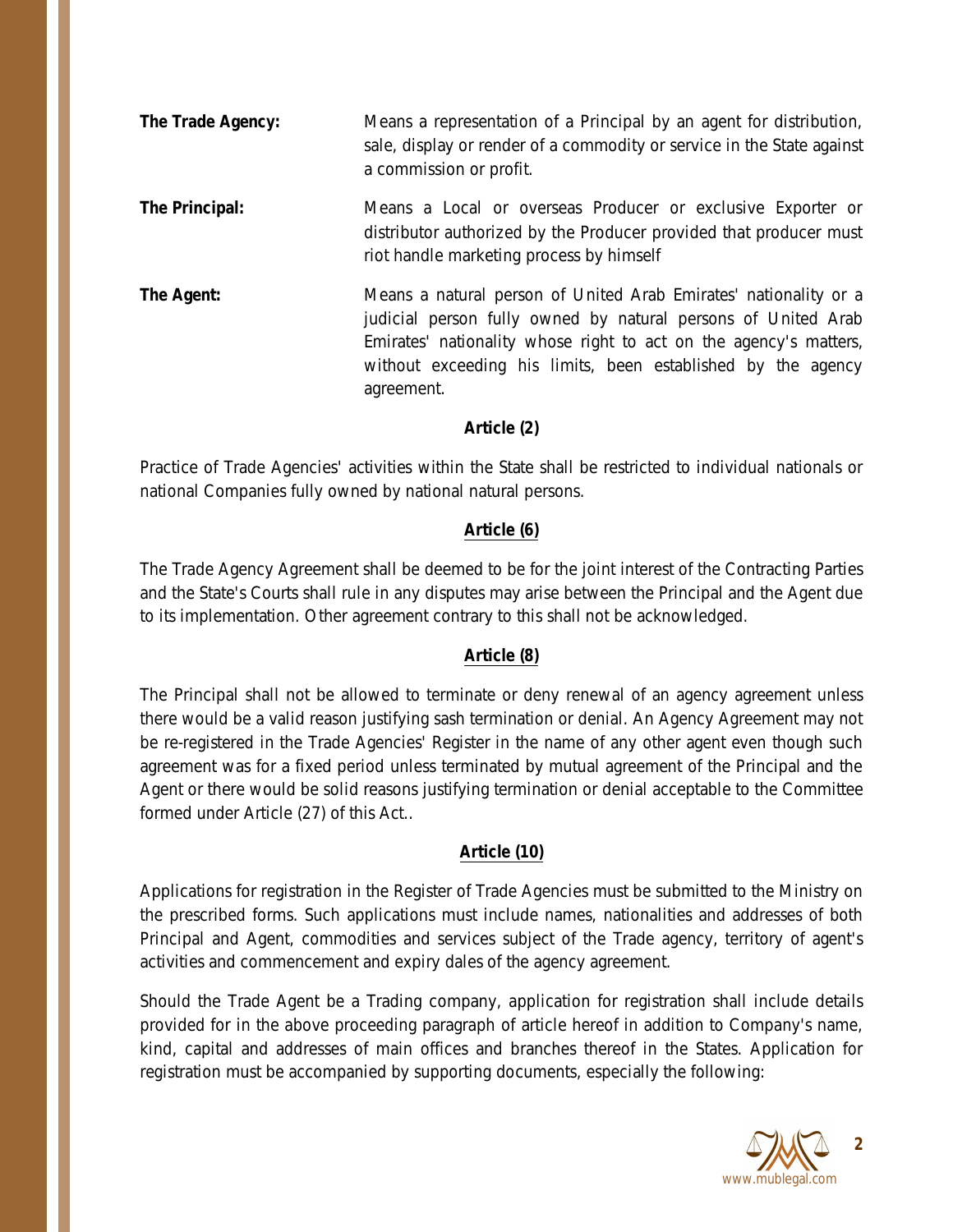1) The Trade License of the Agent and a certificate of registration in the Trade Register issued by the Pertinent Local Authorities in the Emirate concerned and copies thereof.

2) A Trade Agency Agreement attested and approved officially along with a copy thereof. Original documents shall be returned lo applicant concerned after having been examined and original documents and copies thereof had been compared.

## **Article (12)**

The Ministry, in case that an application submitted for registration thereto does not fulfill provisions provided for in this Act, may reject such application provided that reasons for so rejection shall be indicated and shall notify applicant concerned of this decision of rejection by registered or hand delivered letter within a month from date of submission of dully completed application.  $\sim$  No communication" within the said month shall be deemed as a decision of rejection. Applicant with rejected application may challenge ejection before a Civil court of Competent jurisdiction within sixty days from date rejection nullified or after a month from dale of submission of the application for which no communication received. However, Article (16) of this Act must be observed.

## **Article (14)**

The Trade Agent, his legal representative or heirs in case of death upon revocation or expiry of the agency agreement must submit an application along with supporting documents to write the trade agency off the register within sixty days maximum from date of such revocation, death or expiry. The Ministry, should a reason for writing the agency agreement off established, shall effect such writing off after notifying those concerned by a registered letter to report within sixty days maximum to hear their objection to reasons induced such writing off of the agency. In case they failed to report they shall be notified once again in the same manner within another sixty days and should they fail to report again the Ministry by itself may write the registration off after consulting the pertinent authorities.

## **Article (16)**

Applications for registration, amendment or writing off an Agency must be accompanied by supporting documents. The Ministry may accept these applications and require application to be fulfilled by the Applicant.

## **Article (22)**

A fine of Dirhams Five Thousand may be imposed on any person practicing trade agency activities against provisions of this Act. The Chief Clerk of the Court shall forthwith notify ruling rendered to the Ministry, authority concerned, Federation of UAE Chamber of Commerce and the Chamber of Commerce & Industry where practice conducted.

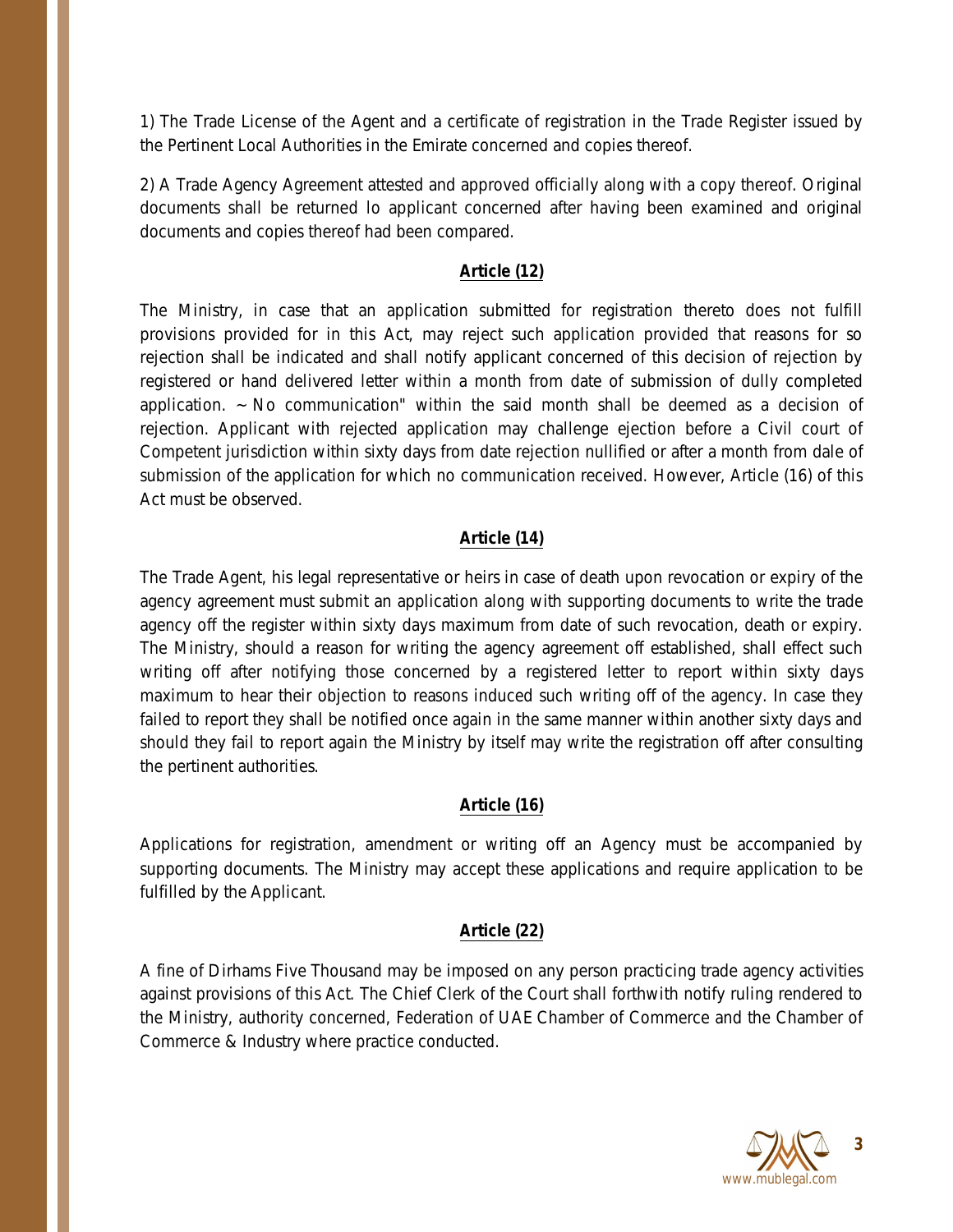#### **Article (23)**

No person shall be allowed to import for the purpose of trading any goods, products, manufactured items, materials or otherwise, the subject of a trade agency registered in the name of any other person with the Ministry save through the agent. Customs Directorate of the Emirates must not release such items imported through other than the agent only by permission from the Ministry or the agent in connection. Customs Directorates and Authorities of the Emirates concerned, each within its capacity upon the ministry request may seize such imported as so and store them in warehouses of Ports or stores of the Importer pending settlement of dispute aroused.

## **Article (27)**

The Committee on Trade Agencies shall be comprised of:

1. Under-Secretary of the Ministry of Economy & Commerce as Head.

2. A Representative of each Municipality concerned to be selected by President of the Municipality as a Member.

3. A Representative of Board of Directors of each Chamber of Commerce & Industry in the Emirates concerned to be selected by the Chairman of such Chamber as a Member.

4. A Representative of the General Secretariat of UAE Municipality to be selected by the Secretariat Board of Directors as a Member.

5. A Representative of the Federation of UAE Chambers of Commerce & Industries to be selected by the Federation Council as a Member.

The Committee shall be formed upon a decision by the Minister of Economy & Commerce and shall have a seat to be selected by the minister. He shall cast no vote in the Committee deliberations.

## **Article (28)**

The Committee shall be competent to consider any dispute may arise out of trade agencies. The committee shall commence examination of disputes within sixty days from date of submission of request thereof. The Committee upon performing its duties shall seek assistance of whosoever deemed f-it by giving a written request. Persons so assigned must not disclose matters may come to their knowledge by reason of their task.

## **Article (29)**

The employees of the Ministry and the Pertinent Authorities assigned to monitor implementation of the provisions of this act; shall be entitled to examine any documents and papers in connection with the agency's establishment and registration in the Trade Register in order to establish any breach of this Act or of executive decisions thereof may occur and report the incident to the competent authorities in-charge of investigation and trials. The Trade Agent shall furnish the said